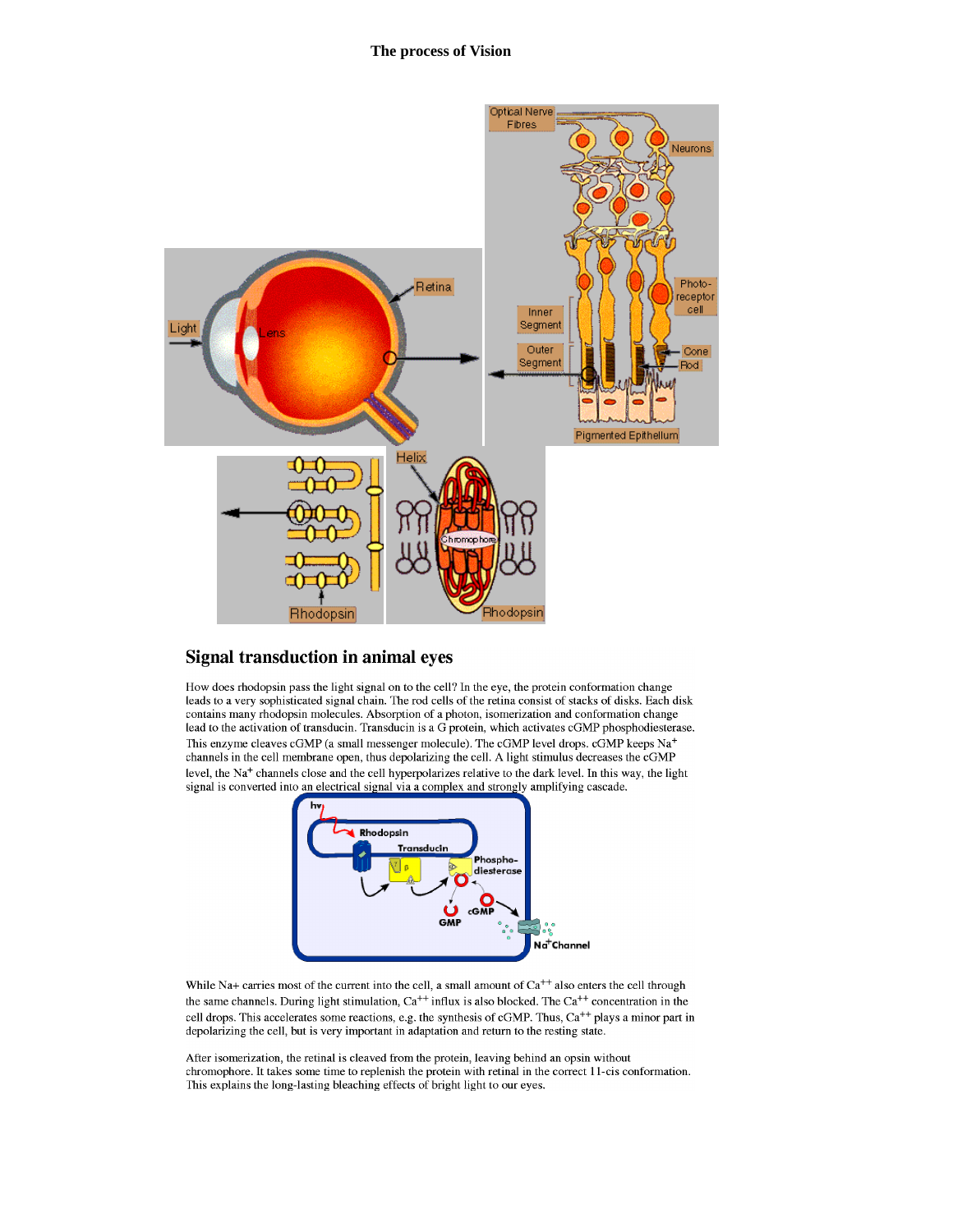## **Opsins**

 Rhodopsins (Rh) are a class of proteins whose common feature is the presence of a *retinyl cromophore* (retinal, or similar, attached somehow to the protein) - the proteins without retinal are called *opsins*.



Rhodopsin embedded in a patch of POPC membrane. Retinal is shown in orange

- Rhodopsin is a membrane protein, i.e. it sits inside a lipid bilayer. It has seven trans-membrane helices which are approximately parallel. Thus, rhodopsin resembles a cylinder with its axis at a right angle against the membrane surface. The protein itself does not absorb much light.
- In most cases, the cromophore is 11-*cis*-retinal. It is attached to *opsin* in a Schiff base linkage through an amino group of lysine.
- Different kinds:
	- **–** Animal rhodopsin. Bovine rhodopsin is one of the most studied systems, in the late 1960s it was established that irradiation of Rh isomerizes the 11-*cis*-retinal cromophore to *all-trans* retinal (Wald, Science **162**, 230 (1968)). Afterwards, the mechanism is a signal transduction.
	- **–** Rhodopsin in algae. Mechanisms are different, and quite unknown.
	- **–** Bacteriorhodopsin. The bacterium Halobacter halobium produces a special version of rhodopsin, the so-called bacteriorhodopsin. This protein is not a signal processor, but a light-driven proton pump. As such, it converts light energy into an electrochemical gradient across the bacterial plasma membrane. The proton gradient can be used to synthesize ATP. Isomerization of retinal is different to that in animal rhodopsin: *all-trans* retinal to 13-*cis*-retinal.

The structure of bacteriorhodopsin has been elucidated. This was possible, because the protein - in contrast to other rhodopsins - occurs as an ordered two-dimensional crystal in the membrane, allowing electron crystallography

**–** . . .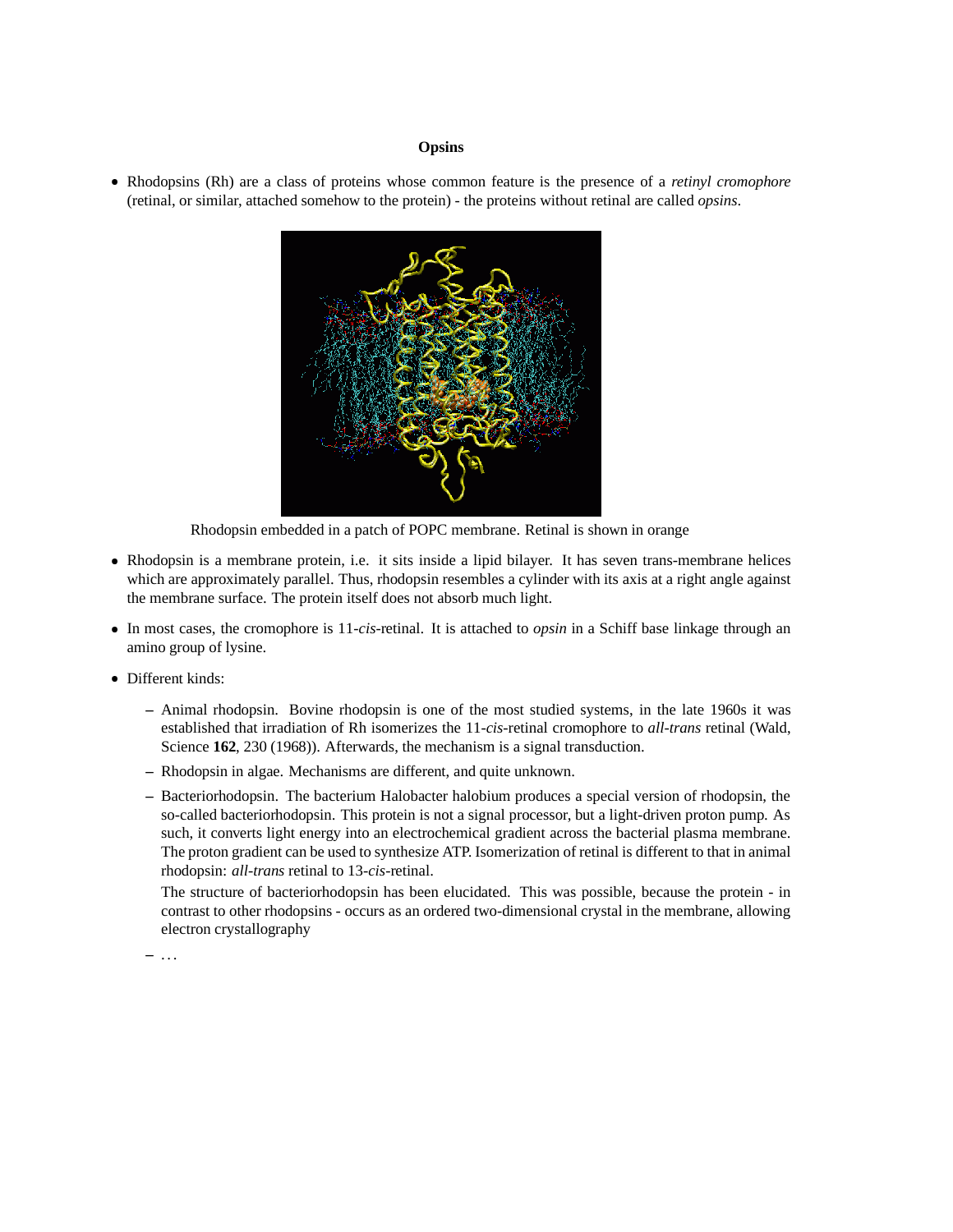## **Retinal**

Retinal is a small molecule derived from retinoic acid, vitamin A. It cannot be synthesized de novo in the human body, hence our dependency on vitamin A for unhindered vision. It has two interesting properties:

- First, it is an aromatic system, i.e. the double bonds form large orbitals that extend over the whole molecule. The electrons occupying these orbitals can be excitated by light very easily. Whereas "normal" electrons cannot interact with visible light, the electrons in retinal can absorb photons in the visible range of wavelengths (400 - 800nm). solution of retinal has an intensive yellow colour.
- Second, the double bonds can isomerize upon absorption of photons. Isomerization means that for a short moment the atoms can freely rotate along a double bond, thereby changing the geometry of the whole molecule. When retinal is bound to opsin (rhodopsin without retinal is just called "opsin"), only one isomerization is possible: 11-cis retinal is transformed into all-trans retinal. This leads to a conformation change of the whole protein, thereby activating a signal pathway.



- The absorption spectra of isolated retinals are characterized by three bands: a *principal* band, broad, at about 3.3 eV, and two additional weaker ones at about 4.4 and 5 eV. Oscillator strenghts of these transitions are isomer-dependent. There seem to be 16 known isomers of retinal.
- Isomerization process in vision: irradiation of  $Rh \rightarrow 11-cis$ -retinal isomerizes to all-*trans*-retinal : in appr. 200 fs, the photo-Rh is produced, a bathocromically shifted photo-product, which has a highly distorted *trans* conformation. This thermally relaxes to batho-Rh. Thermal relaxation keeps going all-*trans*-retinal + opsin. This is colourless (in contrast to former oranged rhodopsin). The all-*trans*-retinal is reduced to retinol, esterified, isomerized to 11-*cis*-retinol and oxidized to 11-*cis*-retinal recombination with opsin, and back to the beginning.



Fig. 1. Schematic ground-state and excited-state potential energy surfaces for the  $11$ -cis  $\rightarrow 11$ -trans isomerization in rhodopsin, adapted from (14). The reaction path of the photoisomerization is indicated by the nonadiabatic potential surfaces (broken lines).

Schoenlein *et al*, Science **254**, 412 (1991)